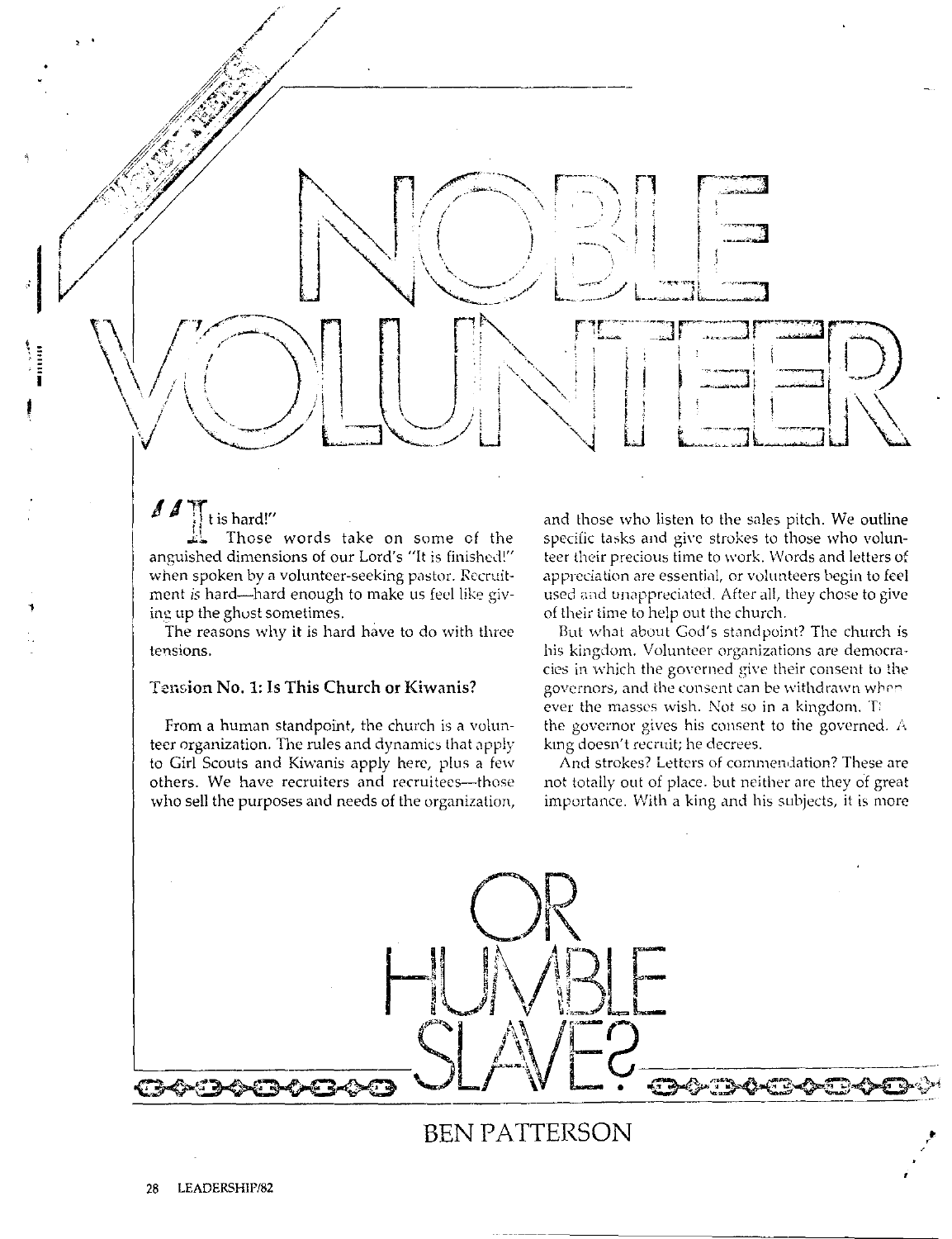Is there any choice about serving the kingdom of God?

 $\lambda$ e what Jesus said in a parable: "When you have , she all that is commanded you, say, 'We are un-:thy servants; we have only done what was our  $\sim$   $\sim$   $^{\prime\prime}$  (Luke 17:10, RSV). Slaves and subjects do not  $\sim$  to their Lord. They simply take their hands off ,·. :, ,i \,·as his in *the* first place.

In my first contact with Inter-Varsity Christian Fel- $\alpha$ , ship, I was told that an underlying assumption of ·· ministry was that every Christian has a right to seect obedience to God from every other Christian. beince, when staff people went on campus to intro-, we themselves to incoming Christian freshmen, They were unapologetic in their approach. "So you're  $\rightarrow$  Christian? Wonderful! Now here's what you can  $\cdot$   $\cdot$   $\circ$ n this campus to grow in your faith and tell the  $\cdots$ <sup>d</sup> News to others." The person was addressed  $\pm$  as a potential volunteer but as another person  $\cdots$  had sworn allegiance to the King. If anyone was  $\sim$  be apologetic, it would be the recalcitrant student!

One of our great problems is that while the church  $\pm$  day functions like a democracy (even in the Epis- $\cdot$   $\cdot$  and Roman Catholic traditions), it is really a **Firstacy.** Sam Shoemaker illustrated something of  $\rightarrow$  1act with the story of a near-sighted professor  $^{\circ}$  " was an expert in entomology. His office walls " "<sup>electe</sup> covered with pinned and framed insects. One . '· hs students decided to plav a practical joke.  $\sim$  took the body of one bug, the legs of another,  $\frac{1}{\sqrt{1 + \frac{1}{\pi}}}$  the head of yet another and glued them all

The specimen was brought to the professor for identification. "What kind of bug is this?" they asked.

The professor eyed the bug closely and replied, "Gentlemen, this is a humbug!"

Shoemaker drew the analogy to a person whose heart belongs to King Jesus, but whose head is run by the world and hands are run by the devil. The church as a volunteer organization is yet another kind of humbug. This pernicious mixture of democracy/voluntaryism with the kingdom of God has diluted our Lord's call to commitment. And, if I may mix my metaphors, it has produced hvbrid Christians. On the one hand they call themselves slaves of Jesus Christ, and on the other they regard themselves as volunteers who serve the church if they so choose.

#### **Tension No. 2: Am** I **a Prophet or a Persuader?**

This first confusion leads to a second: the role of the pastor. When Alexis de Tocqueville came to America, he was taken aback to discover that everywhere "you meet with a politician where you expected to find a priest." In a culture where churchgoers sec themselves as selecting the leadership, it is only natural that the leaders fall into the mode of persuasion. Consent must be requested, elicited, persuaded from the people. That, in large part, is the role of the politician and the advertising executive.

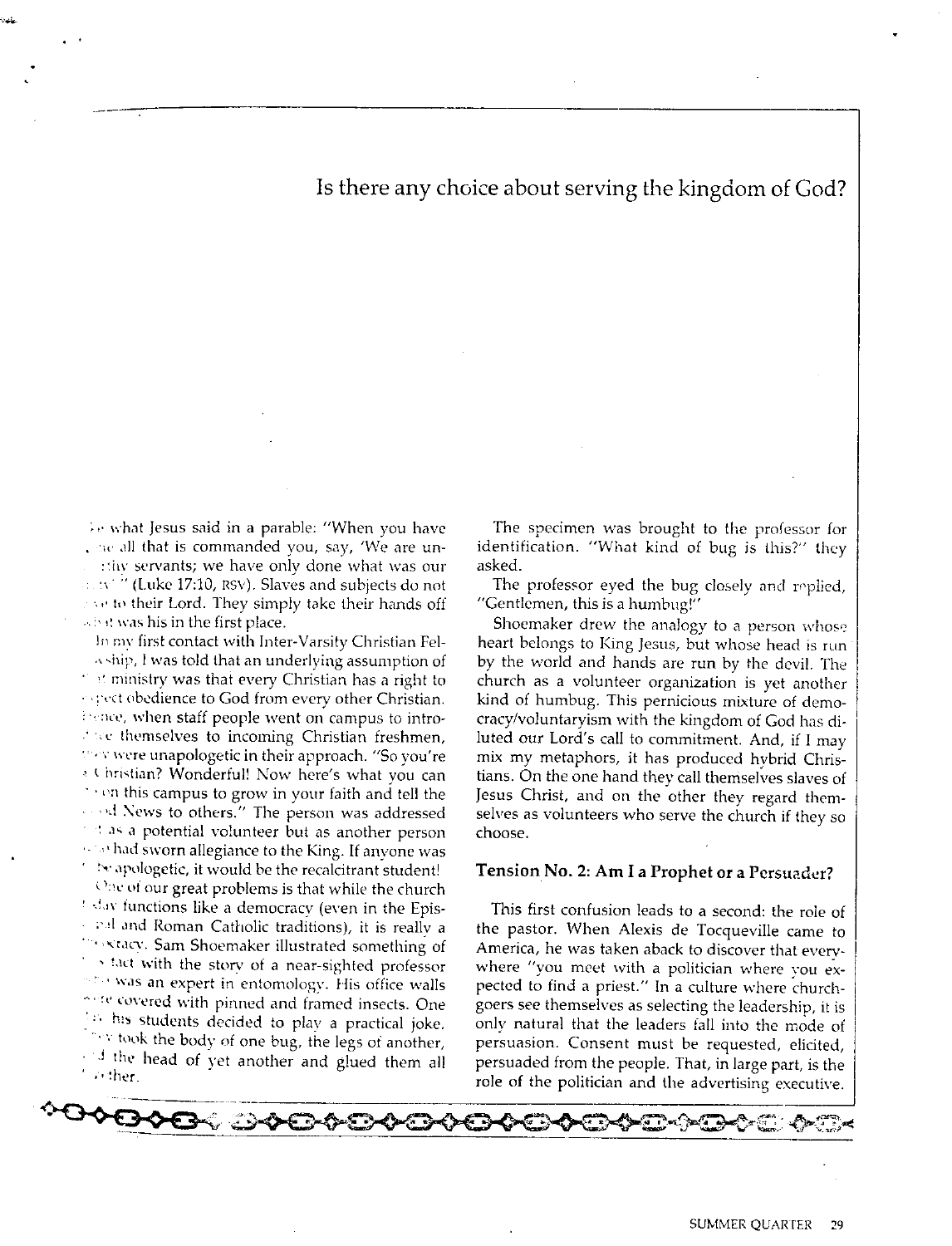# MEETINGS THAT WORK

You have just been appointed (or elected) to lead a church committee. You're a beginner at this and don't know where to begin. How can you make this group work?

Here are some basic tips from one who has learned through trial and error and wishes to spare you some pain:

## **Start on Time**

Some people are always late---that's their style. And everyone is delaved occasionally by unforeseen circumstances. Don't delay the start of the meeting for either person. In announcing the starting time for the meeting, you have contracted with the committee members to begin at that hour. Keep your end of the bargain.

#### End on Time

Announce not only the starting time but the adjourning time. This keeps the meeting moving and cuts down the frustration people experience because of unrealized expectations. If the session runs longer than expected, we feel the pressure of other commitments impinging on us. If the meeting is shorter than expected, we find ourselves with time that could have been put to productive use if we had known it would be available. Either way, we feel cheated.

The vending, huckstering, and peddling we see on the religion page of every Saturday newspaper are the logical consequences of this syllogism. Voluntaryism in the kingdom cannot help but produce persuaders and politicians where there should be prophets and proclaimers.

I and just about every other pastor I know resent the recruitment end of our task. It always seems to carry the notion that we must convince people who



Ben Patterson is pastor of Irvine Presbyterian Church, Irvine, California.

#### Agendas

Print and distribute agendas in advance of the meeting. This encourages committee members to do some homework before they meet.

#### **Making Motions**

Formal motions help eliminate confusion. Have the one who makes a motion write it out for the minutes. Keep some half sheets of paper always on hand for this purpose. The secretary can easily add them to the minutes exactly as proposed and passed.

#### **Three Critical Questions**

When your committee has made a decision, ask three questions *before* you move on to the next item:

- 1. Who is going to implement this decision?
- 2. What is that person supposed to do?
- 3. When is the report due?

In the beginning, I found it difficult to remember these questions until it was too late. Finally, in desperation, I wrote them on a large card. At each meeting I chaired. I set the card up in front of me so that I could not miss seeing it. After several meetings, I found I relied less on the reminder card and more on my memory.

ought to need no convincing to do a job that is clearly part of what it means to be what they claim to be.

What to do about all of this? Preach. Teach. Pray that the church will be what it ought to be. Mean what you say. Last year we could not get anyone to volunteer to teach Sunday school. Nearly 25 percent of our attenders on Sunday are under the age of twelve. At the baptism and dedication of infants, we Presbyterians always stand and promise together to do everything in our power to nurture the faith of the children God has given us. Those three facts: the percentage of our congregation who needed teaching in the Sunday school, the promises every member makes several times a vear to nurture the faith of our children, and the lack of people to volunteer to do just that, made me mad. I told my congregation that unless there were sufficient volunteers by the next Sunday, I would not be in the pulpit that day but rather in the Sunday school teaching my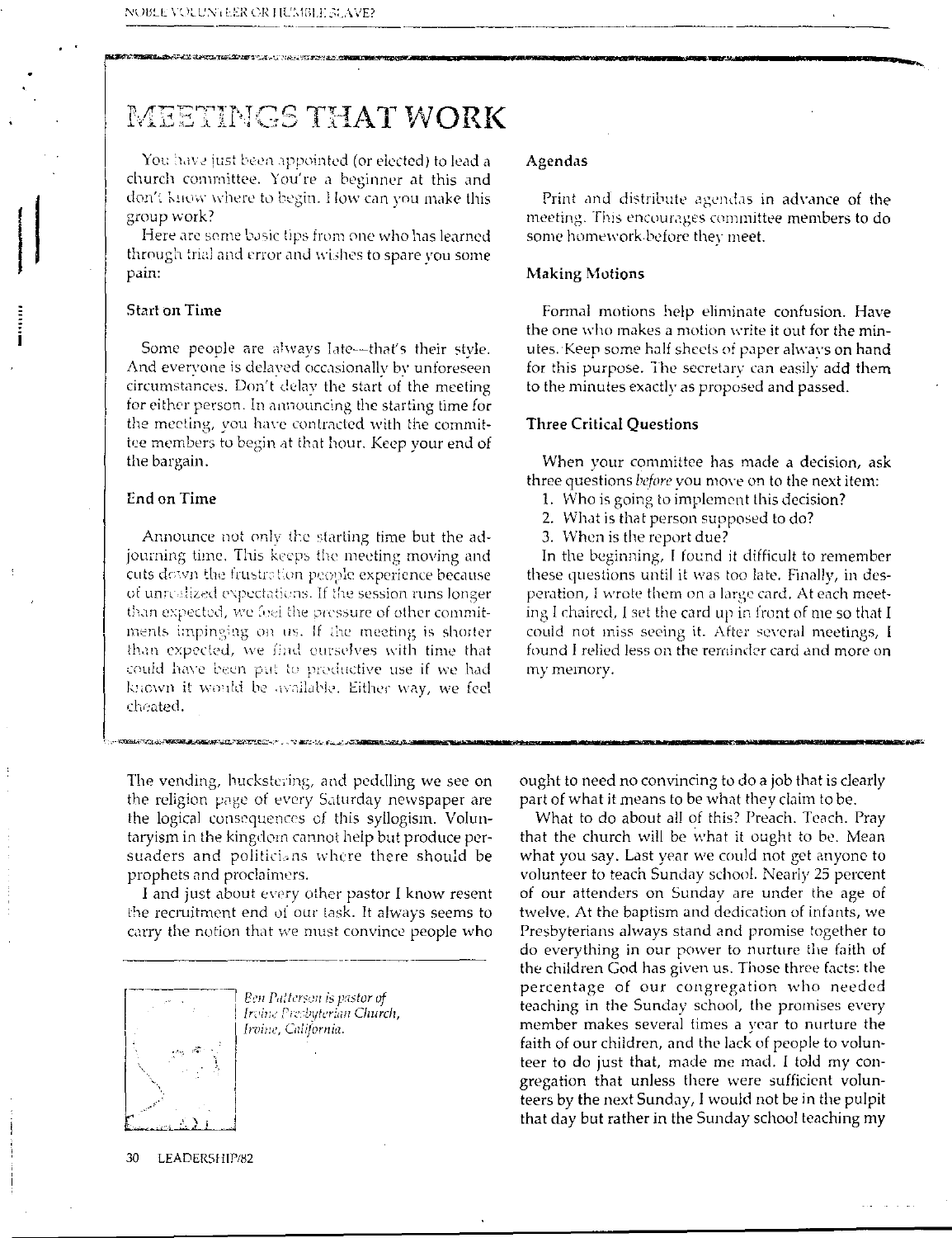#### viinutes

Syery meeting should have a written record. It s said be duplicated and distributed to all commitor or board members within ten days of the meetex. The minutes will remind committee members of son tasks to be completed before the next meeting, in conclent time to get the work done. And minutes reand at home shortly after the meeting by a memer who missed that meeting helps bring him or her a board with the rest of the committee.

Froperly written minutes include:

- 1. A list of persons present, absent, and excused.
- 2. A list of each item discussed and a brief but accurate description of the final decision and/or motions passed. Include the vote count. It indicates how strongly the committee members felt about the issue.
- 3. The answers to the three critical questions, Who? What? When?
- $\ddagger$ . A reminder of the next meeting time, date, and location.

#### Fe a Pusher

One of the most important duties of a chairman is give direction to the meeting:

1. Keep the group focused on the issue at hand. Look for arguments that are being repeated or discussions that wander into unrelated areas.

children about Jesus. I meant what I said. They knew t and we had the teachers we needed before the week was over.

I don't recommend that you do that, too. And I'm this sure I should have. After I said it, I shuddered inside to think, what if they don't care to have me in the (sirit? But if you mean what you say, your people <sup>3</sup>.<sup>2</sup> get the message.

### Tension No. 3: Shall We Work or Soothe?

Unlike the first two, I do not want to resolve this basion. It is the pull between the church's task and "<sup>o</sup> church's nurture. The church has a job to do in We world and within its own walls. The people who are appointed to carry out this mission are themwives also the mission. The very people who are alled to care and minister and intercede are in need <sup>1</sup> care and ministry and intercession. Unlike an Suggestion: the making of a specific motion prior to the discussion will help keep everyone to the point.

- 2. Don't allow long discussions to develop on issues that can't be decided at this meeting. For instance. don't get tied down on issues that require additional research and data before a vote can be taken. If someone suggests it is time to look for a new refrigerator for the church kitchen, assign someone to gather data on refrigerator models for the next meeting. Do it early, before you spend time discussing what you aren't ready to resolve.
- 3. Recommend to committee members that ideas be as fully developed as possible when they are presented to your group. For instance, the proposal for a new refrigerator could include the costs of several models, the features or advantages of each, the source of the funding, and the reasons why a new one is needed. Make a copy for each committee member.

This is not intended to be the final word on improving the quality of your meetings. What is included here are some procedures that have worked for me. Maybe they'll give you some ideas.

> -Mason M. Finks, pastor First United Methodist Church Springfield, Illinois

army, where the feelings and personal needs of the soldiers are relatively unimportant, the church is a place where these things are crucial. But, as we all know, it is extremely difficult to lead a charge while binding up the wounds of the people who are charging.

That tension is just part of the turf. The Good Shepherd both leads the sheep and lavs down his life for the sheep. To try to resolve the tension in favor of task is to invite burnout in the congregation. We must be continually nurturing those who have stepped forth to answer the call of Christ. Likewise, to resolve the tension in favor of *nurture* is to become a stagnant, narcissistic club instead of a church. We care for the souls of our people not only for their own sakes but also for the sake of the world they are called to go out and serve.

As much as is possible, I believe the twin assignments of nurture and mission should be done side